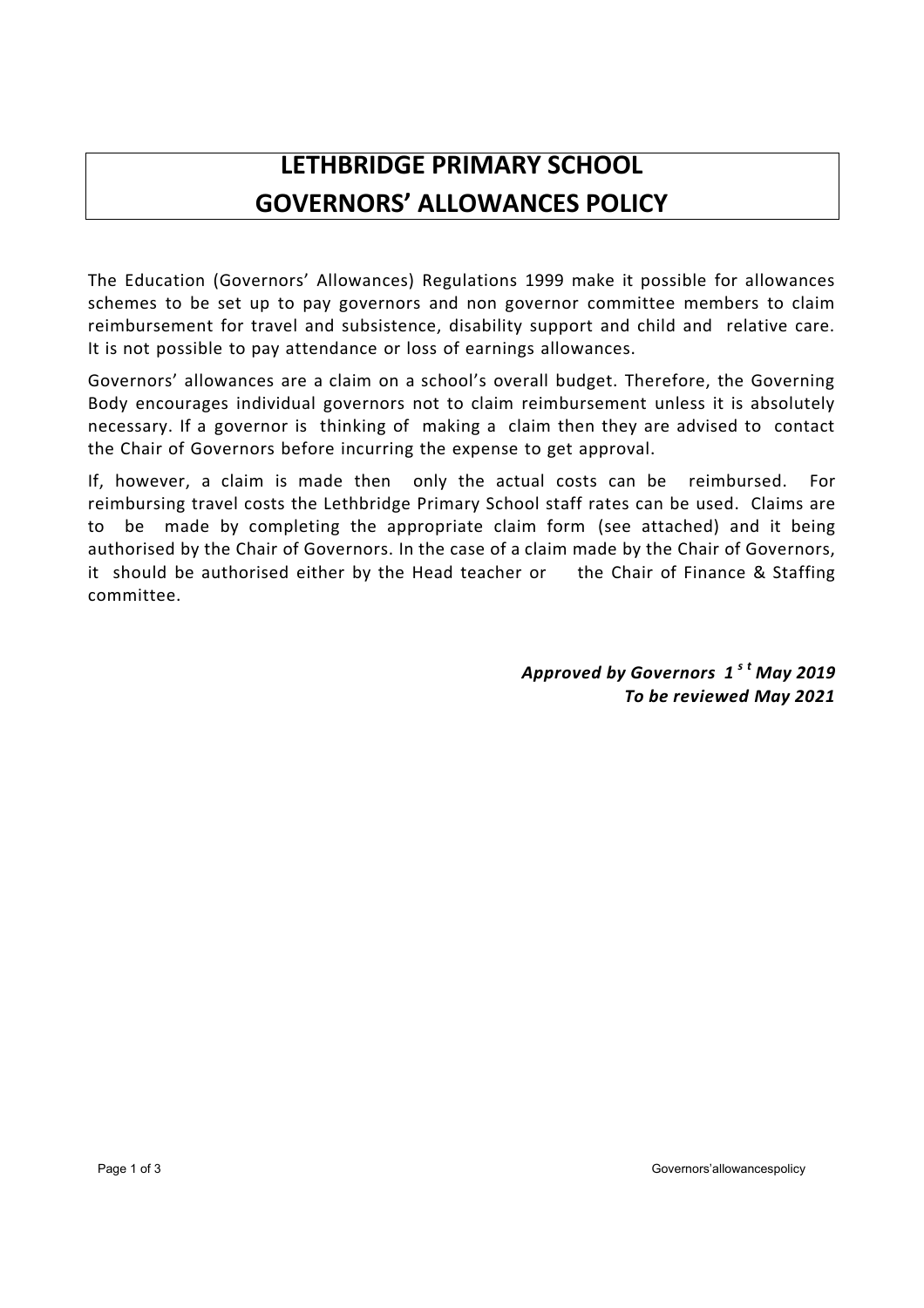## **Lethbridge Primary School**

## **Claim Form for Governor Expenses.**

Governor Name:

Address:

Claim for: £

Date and reason for expenses being incurred:

Evidence attached of expenses incurred (i.e. invoice/receipts where appropriate)

Mileage Expenses:

| Date | Journey start and end points | Purpose | Mileage |
|------|------------------------------|---------|---------|
|      |                              |         |         |
|      |                              |         |         |
|      |                              |         |         |
|      |                              |         |         |

Signed………………………………………

Date…………………………………………

Authorised by Chair of Governors (or Head teacher/Chair of Finance & Premises): Please

sign:…………………………………

Page 2 of 3 Governors' allowances policy